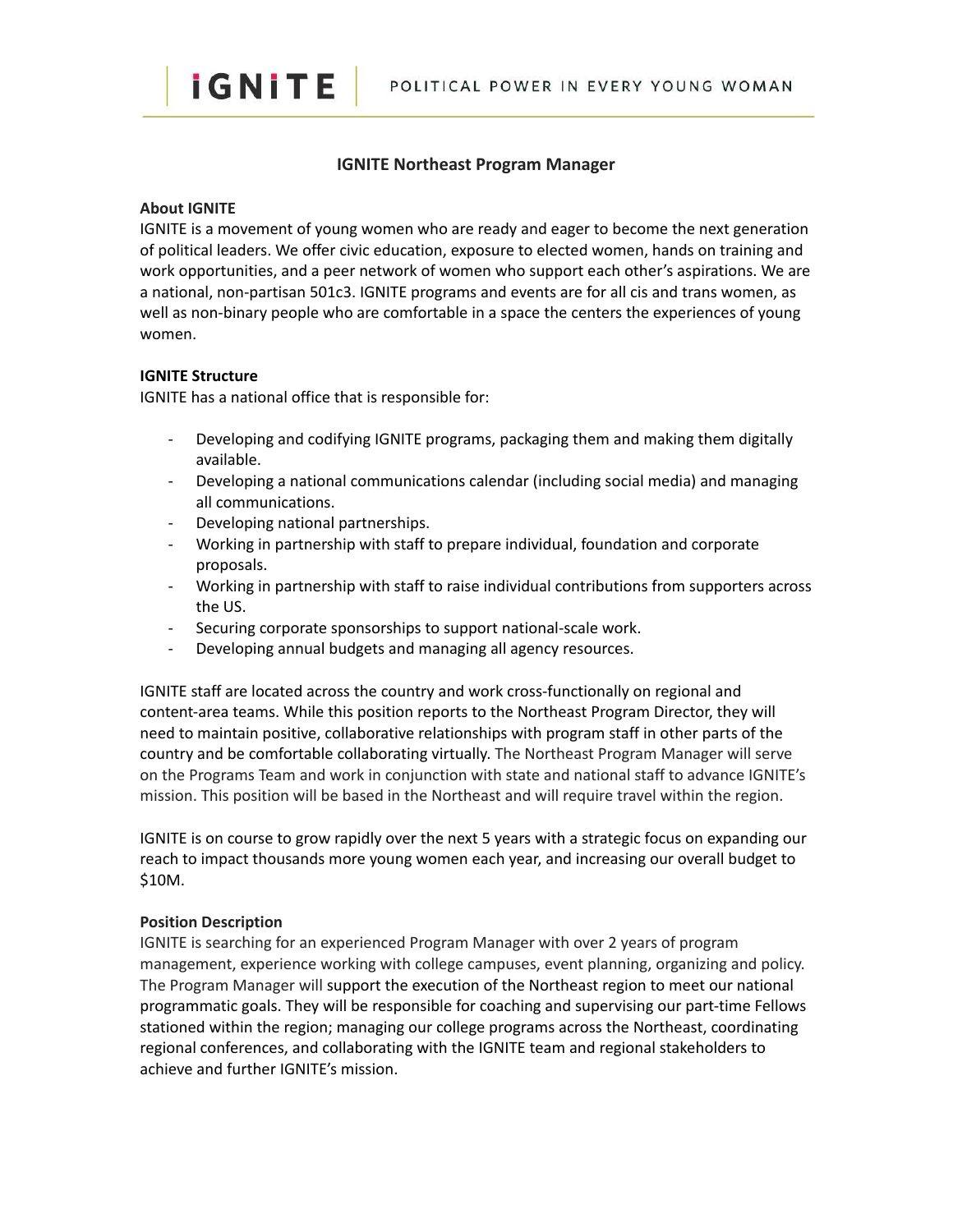# **Position Description**

Under the supervision of the Northeast Program Director, the Northeast Program Manager is responsible for:

- Providing supervision for the Fellows in the Northeast region.
- The administration of regional community councils and supporting college programs within the region.
- Leading the college chapters within the Northeast region in collaboration with the regional Fellows.
- Supporting the planning and execution of regional conferences and all other events and initiatives related to programming.

# **Supervise, Coach, and Mentor Fellows**

*iGNITE* 

- Provide coaching and supervision to Fellows in the Northeast region: Baltimore, MD; Boston, MA; Cleveland, OH; Columbus, OH; New York, NY; Newark, NJ; Philadelphia, PA; PIttsburgh, PA; and Washington, DC (2022-23, may adjust in future years)
	- Meet with fellows weekly individually to ensure they are meeting programmatic benchmarks.
	- Travel to visit Fellows within the region.
- Work with Fellows Manager to manage Fellows events and training needs, including but not limited to: ordering food, supporting connections with elected leaders and speakers, and more.
- Work with the Fellows Support Squad for overall national oversight of Fellows operations, programmatic, and communications.
- Co-lead Fellow virtual and in-person training nationally and within the region.

## **Regional Programmatic Support**

## **Program development and Expansion.**

- Organize resources and set up Fellow folders.
- Initiate the city expansion planning, complete mapping community landscape and political process.
- Identify target engagement areas.

# **Supervision and Coaching of Fellows**

- Support Fellows with creating individual community engagement plans.
- Work with Fellows to establish annual goals for their community.
- Readjust Fellows work plans as needed.
- Support Fellows with program execution.
- Sustain Community Council programming through session planning and retaining members.

## **Political Professional and Elected Network Sustainability**

- Host info sessions.
- Collect and disseminate resources from network.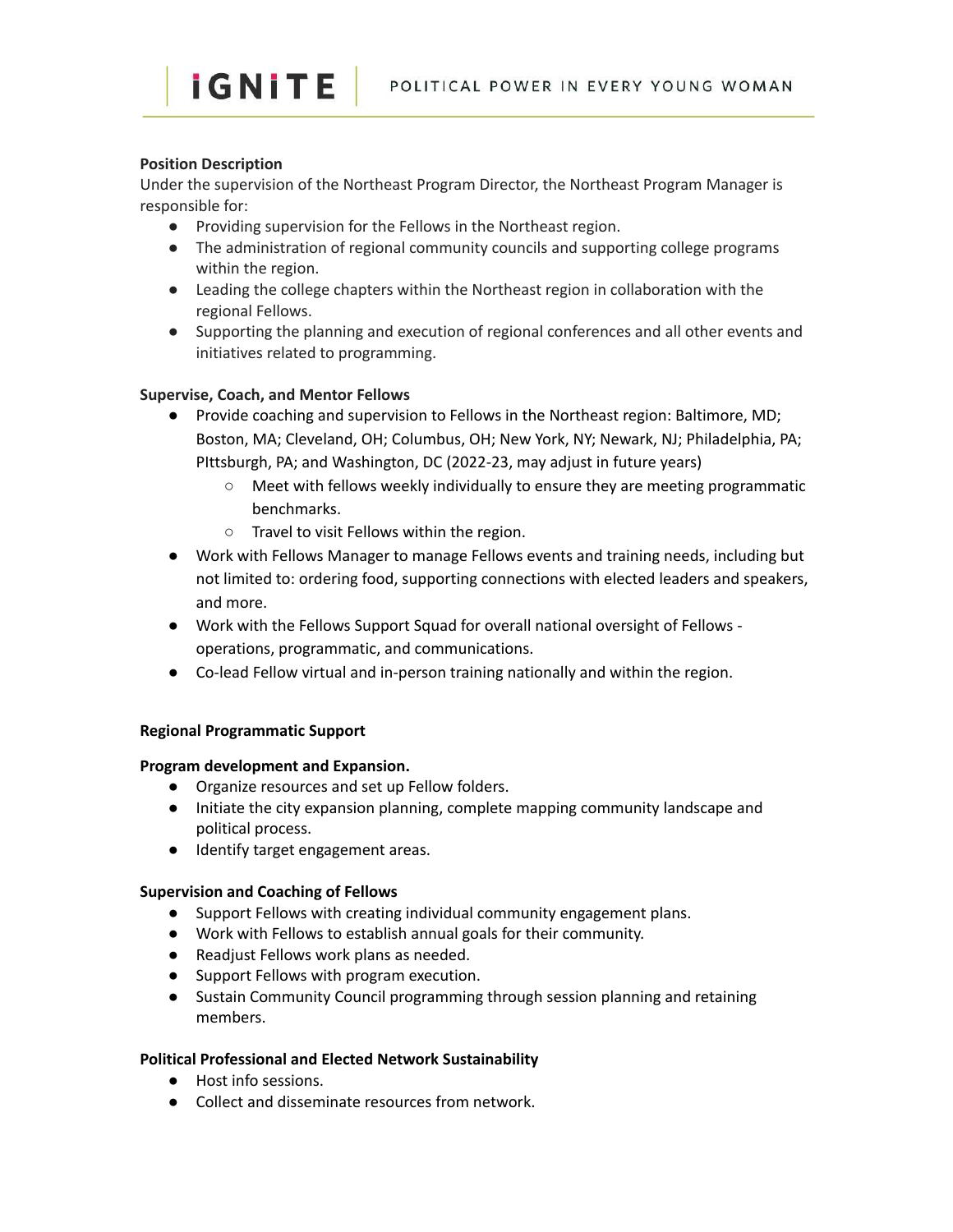- Connect Fellows with key people to engage in programming.
- Actively participate in community engagement opportunities on behalf of IGNITE.

# **College and High School Programming Sustainability**

- Facilitate regional trainings to launch and close out programming.
- Ensure student leaders have access to IGNITE resources and upcoming events.
- Conduct monthly program highlights/reports.
- Create recruitment and engagement strategies.
- Support Fellows and student leaders with succession planning.
- Sustain relationships through intro meetings and quarterly check-ins.

## **National Programmatic Support**

*iGNITE* 

#### **Work with the national team to execute national programmatic initiatives:**

- Support with the development and implementation of IGNITE the Vote activities.
- Support with the development and implementation of IGNITE the Capitol events occurring within the region.
- Support with the development and implementation of IGNITE Online virtual activities, events, and trainings.
- Support with the development and implementation of the national boards and commission strategy.

#### **Travel**

● Travel to regional and national events and programming.

## **Other Administrative Duties**

- Maintain an accurate record of expenses related to the position.
- Provide monthly regional reports to support fundraising efforts regionally and nationally.

## **Qualifications**

- Bachelor's degree or equivalent experience preferred, degree in public policy, political science, nonprofit management, education or related field a plus
- 2+ years of of program experience
- Prior meeting planning or program admin/coordination experience preferred
- Strong project management skills with prior experience managing complex and/or multifaceted programs with measurable successes and program growth
- Strong communication, administration, organization, coordination and analytical skills essential
- Ability to build and sustain mutually beneficial relationships with multiple, diverse constituents
- Excellent verbal, interpersonal and written communication skills
- Computer literate, fully proficient with MS Office suite, above average knowledge and proficiency with social media applications (Facebook, Twitter, Instagram) a plus